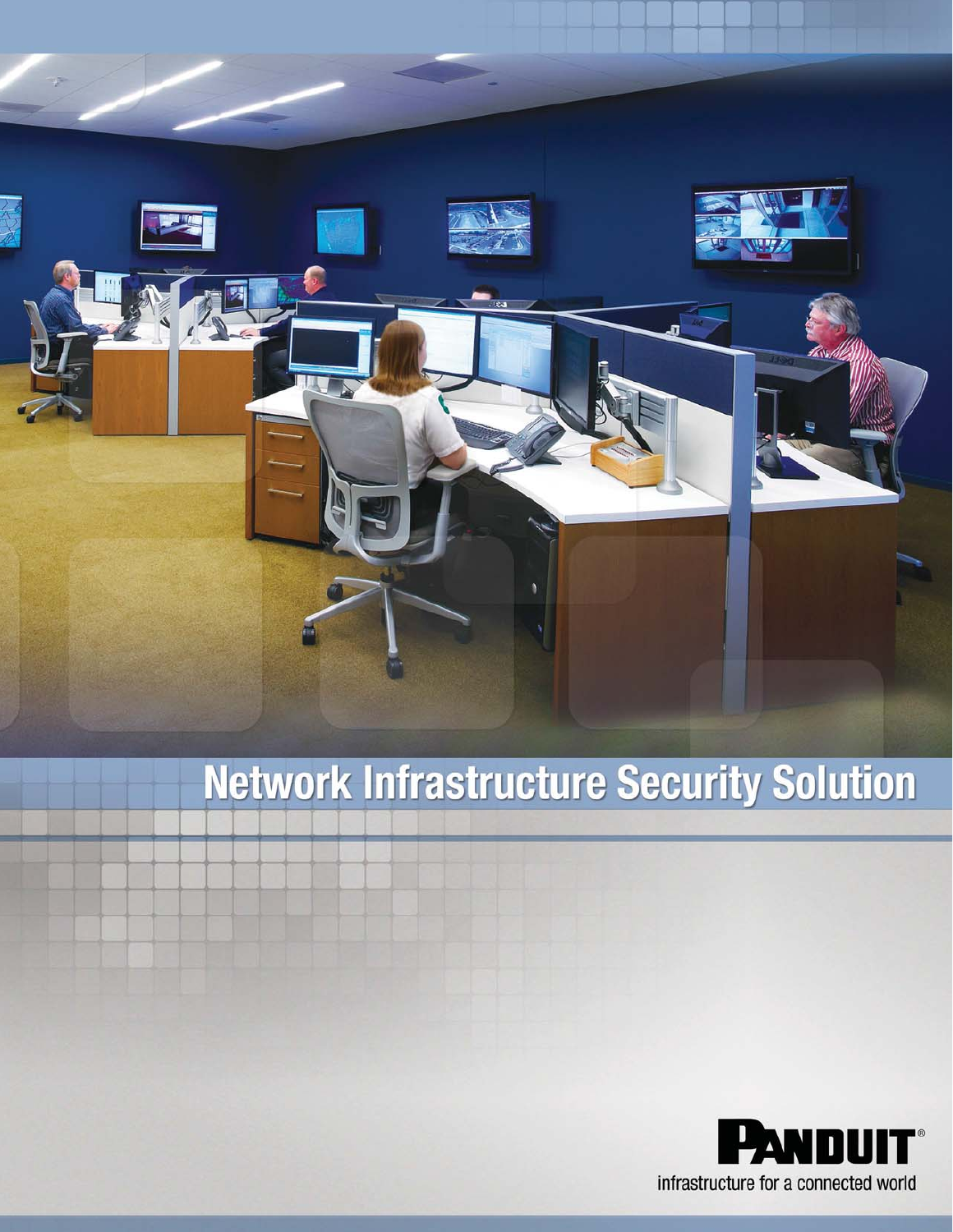

#### Network Infrastructure Security Solution

Technology has rapidly become a critical asset for driving improvements in operational and financial efficiencies. With this reliance on technology comes increased risk. Within enterprise, data center, and industrial automation applications, broader access to networks, files, and web sites increases threats, posing greater security risks. Security considerations, while paramount, should not become a barrier for service improvements and IT investments.

Panduit is a world-class developer and provider of leading-edge solutions that help optimize the physical infrastructure to mitigate risk. Panduit offers Network Infrastructure Security Solutions that enhance information security measures at the physical layer by deterring unauthorized network access and physical system changes.

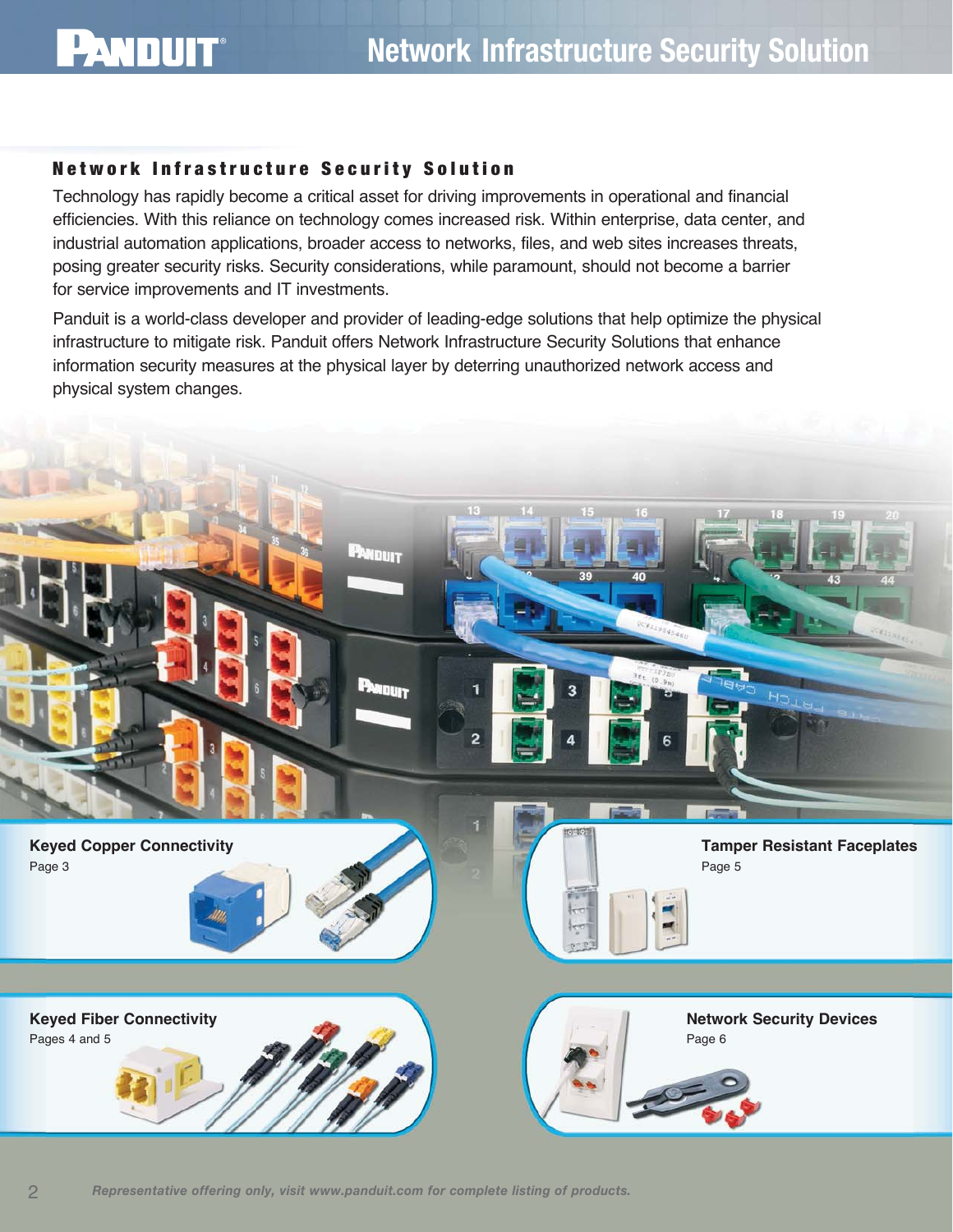## Keyed Connectivity

Keyed copper and fiber cabling systems allow the design of secure, modular, end-to-end connectivity for communication and computing elements from the data center to the workstation. The keyed functionality increases network security integrity by providing positive and negative keying features that distinguish network connections mechanically. Up to 18 color-coded keys visually distinguish connections to prevent unintentional connection to network infrastructure for increased security, allowing multiple networks to be managed without the risk of interchanging access and limiting network access to unauthorized users.

#### Mini-Com ® Keyed Copper Jack Modules

Keyed jack type is indicated by jack color. Select a patch cord (below) of the same color as the jack to match the keyed configuration.



**CJK6X88TG CJSK6X88TG**

| Part<br><b>Number</b>         | <b>Description</b>                                                                 | Keyed<br>Type and<br>Color |  |
|-------------------------------|------------------------------------------------------------------------------------|----------------------------|--|
| <b>UTP Keyed Jack Modules</b> |                                                                                    |                            |  |
| CJK6X88TGBU                   | Category 6A, RJ45, 10 Gb/s, 8-position, 8-wire universal UTP keyed<br>jack module. |                            |  |
| CJK688TGBU                    | Category 6, RJ45, 8-position, 8-wire universal UTP keyed jack module.              | Blue*                      |  |

#### **Shielded Keyed Jack Modules**

| CJSK6X88TGBU<br>Category 6A, RJ45, 10 Gb/s, 8-position, 8-wire universal shielded<br>keyed jack module.<br>Blue** |  |
|-------------------------------------------------------------------------------------------------------------------|--|
| Category 6, RJ45, 8-position, 8-wire universal shielded keyed jack module.<br>CJSK688TGBU                         |  |

\*For standard jack module colors and keyed configurations other than Blue, replace BU suffix with BL (Black), RD (Red), YL (Yellow), GR (Green), or OR (Orange).

\*\*For standard jack module colors and keyed configurations other than Blue, replace BU suffix with BL (Black), RD (Red), YL (Yellow), GR (Green), OR (Orange). Each color represents a different keyed configuration.

#### Keyed Copper Patch Cords

Keyed patch cord type is indicated by patch cord color. Select a jack (above) of the same color as the patch cord to match the keyed configuration.



**Keyed UTP Copper Patch Cords**



**Copper Patch Cords**

| Part<br><b>Number</b>             | <b>Description</b>                                                                                                                                                                 | Length <sup>^</sup> | Keyed<br><b>Type and</b><br>Color* |  |
|-----------------------------------|------------------------------------------------------------------------------------------------------------------------------------------------------------------------------------|---------------------|------------------------------------|--|
| <b>UTP Keyed Patch Cords</b>      |                                                                                                                                                                                    |                     |                                    |  |
| UTPK6A3BU                         | Category 6A, 10 Gb/s UTP stranded CM patch cord with TX6 <sup>-1</sup><br>PLUS Keyed Modular Plug on one end and TX6 <sup>-</sup> PLUS<br>Non-Keyed Modular Plug on the other end. | 3 feet              | Blue*                              |  |
| UTPK6A1MBU                        |                                                                                                                                                                                    | 1 meter             | Blue*                              |  |
| UTPKSP3BU                         | Category 6, UTP solid CM patch cord with TX6 <sup>-</sup> PLUS Keyed<br>Modular Plug on one end and TX6 <sup>*</sup> PLUS Non-Keyed Modular                                        | 3 feet              | Blue*                              |  |
| UTPKSP1MBU                        | Plug on the other end.                                                                                                                                                             | 1 meter             | Blue*                              |  |
| <b>Shielded Keyed Patch Cords</b> |                                                                                                                                                                                    |                     |                                    |  |

| <b>STPK6X3BU</b>  | Category 6A/6, shielded stranded CM patch cord with TX6 <sup>™</sup><br>PLUS Keyed Shielded Modular Plug on one end and TX6 <sup>™</sup> PLUS<br>Non-Keved Shielded Modular Plug on the other end. | 3 feet | Blue** |
|-------------------|----------------------------------------------------------------------------------------------------------------------------------------------------------------------------------------------------|--------|--------|
| <b>STPK6X1MBU</b> |                                                                                                                                                                                                    | meter  | Blue** |

^For standard foot lengths (3, 5, 7, 10, 14) or standard meter lengths (1, 2, 3, 5, 7, 10) change the length designation in the part number to the desired length. For example, the part number for a Category 6A, UTP, keyed, blue, 14-foot patch cord is UTPK6A14BU.

\*For standard cable colors and keyed configurations other than Blue, replace BU suffix with BL (Black), RD (Red), YL (Yellow), GR (Green), or OR (Orange).

\*\*For standard cable colors and keyed configurations other than Blue, replace BU suffix with BL (Black), RD (Red),

YL (Yellow), GR (Green), OR (Orange). Each color represents a different keyed configuration.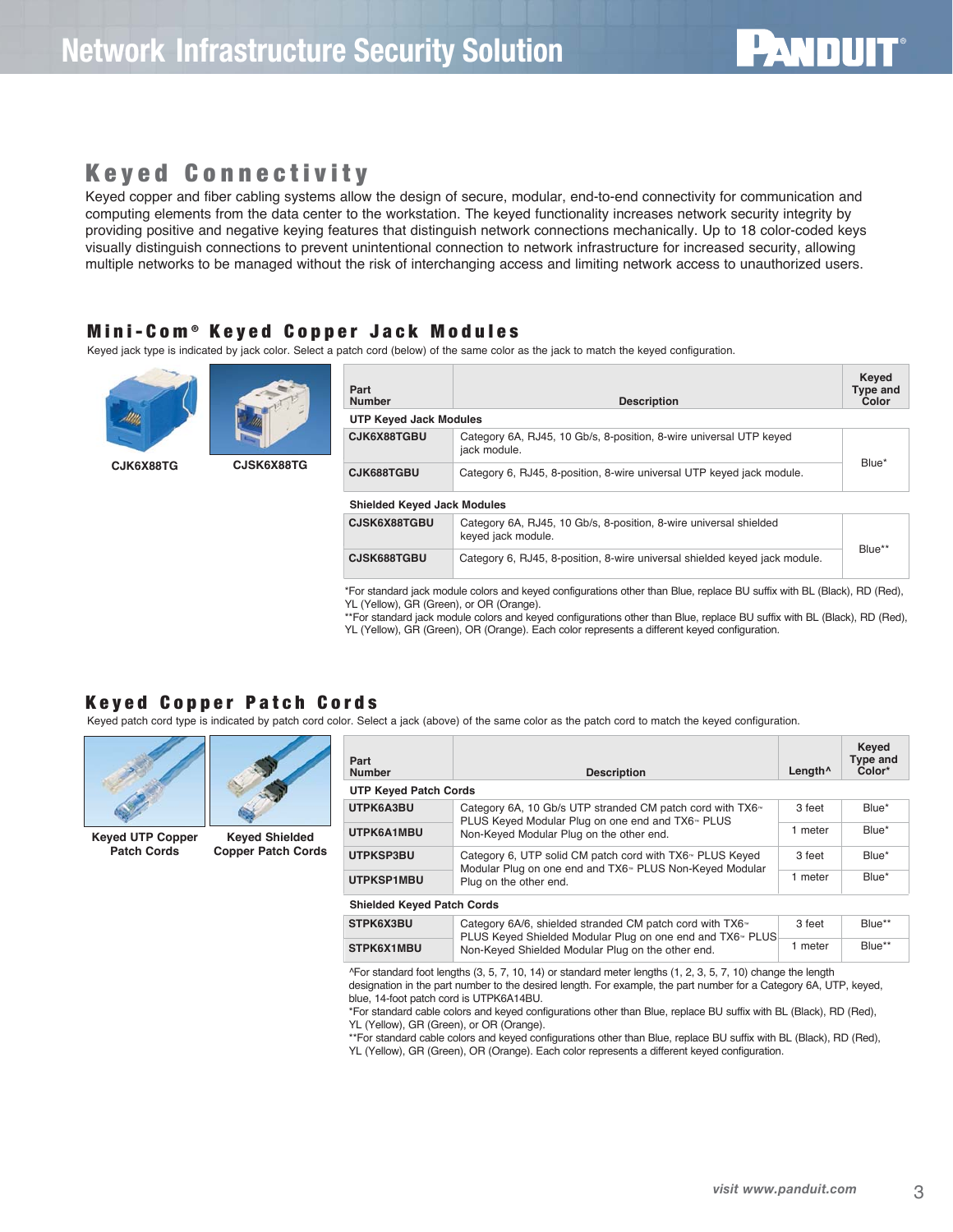#### Mini-Com ® Keyed Fiber Optic Connectors and Adapter Modules



**CMDABLLCZIW FLCSMCXBRD**



**The Time** 

| Part<br><b>Number</b> | <b>Description</b>                                                                                                               | Color           |
|-----------------------|----------------------------------------------------------------------------------------------------------------------------------|-----------------|
| CMDABLLCZIW+          | Keyed A (Black), LC Sr./Sr. SFF duplex fiber adapter module.                                                                     | Keyed A - Black |
| <b>FLCSMCXBRD^^</b>   | LC (keyed B - red), pre-polished cam, multimode simplex fiber<br>optic connector; 900 $\mu$ m tight buffered fiber installation. | Keved B - Red   |

+For standard adapter module colors other than Off White, replace IW suffix with BL (Black), AW (Arctic White), BU (Blue), or EI (Electric Ivory).

^^For standard colors and keyed configurations, replace suffix with desired color: ABL (Black) BRD (Red), CGR (Green), DYL (Yellow), EOR (Orange), FDB (Dark Blue), GVL (Violet), HAQ (Aqua), JRO (Rose), KIG (Slate), LLB (Brown), PWT (White), QCG (Charcoal), RLV (Lavender), SPE (Peach), TSB (Steel Blue), VMA (Maroon) or WMI (Mint).

Each color represents a different keyed configuration.

#### Keyed LC Opti-Core® Fiber Optic Patch Cords and Pigtails





**FX2EPKFSNSNM001**

| Part<br><b>Number</b>  | <b>Description</b>                                                                                                                        | Length<br>$(m)_{++}$ | <b>Keyed Type</b><br>and Color <sup>^</sup> |
|------------------------|-------------------------------------------------------------------------------------------------------------------------------------------|----------------------|---------------------------------------------|
| FX2EPKAKASAM001        | OM3 2 Fiber Patch Cord 1.6mm Black Plenum.<br>Duplex Keyed LC (Keyed A - Black) to Duplex<br>Keyed LC (Keyed A - Black) Std IL - 1 Meter. |                      | Keyed $A -$<br>Black                        |
| <b>FX1BNKBNNSBM001</b> | OM3 1 Fiber 900 $\mu$ m Buffered Patch Cord Red,<br>Duplex Keyed LC (Keyed B - Red) to Pigtail,<br>Std II - 1 Meter                       |                      | Keyed $B -$<br>Red                          |
| <b>FX2EPKFSNSNM001</b> | OM3 2 Fiber Patch Cord 1.6mm Dark Blue<br>Plenum, Duplex Keyed LC (Keyed F - Dark Blue)<br>to Duplex SC, Std IL - 1 Meter.                |                      | Keyed $F -$<br>Dark Blue                    |

^For standard colors and keyed configurations, replace suffix with desired color: A (Black), B (Red), C (Green), D (Yellow), E (Orange), F (Dark Blue), G (Violet), H (Aqua), J (Rose), K (Slate), L (Brown), P (White), Q (Charcoal), R (Lavender), P (Peach), T (Steel Blue), V (Maroon) or W (Mint). Each color represents a different keyed configuration.

++For standard lengths 1 to 10 meters (increments of one meter) 15, 20 or 30 meters, change the length designation in the part number to the desired length. For example, the part number for a Keyed, 5 meter, red, LC to LC mm duplex patch cord is FX2ERKBKBSBM005.

Note: Standard jacket colors are Aqua for OM3, Orange for OM2/OM1 and Yellow for OS2/OS1.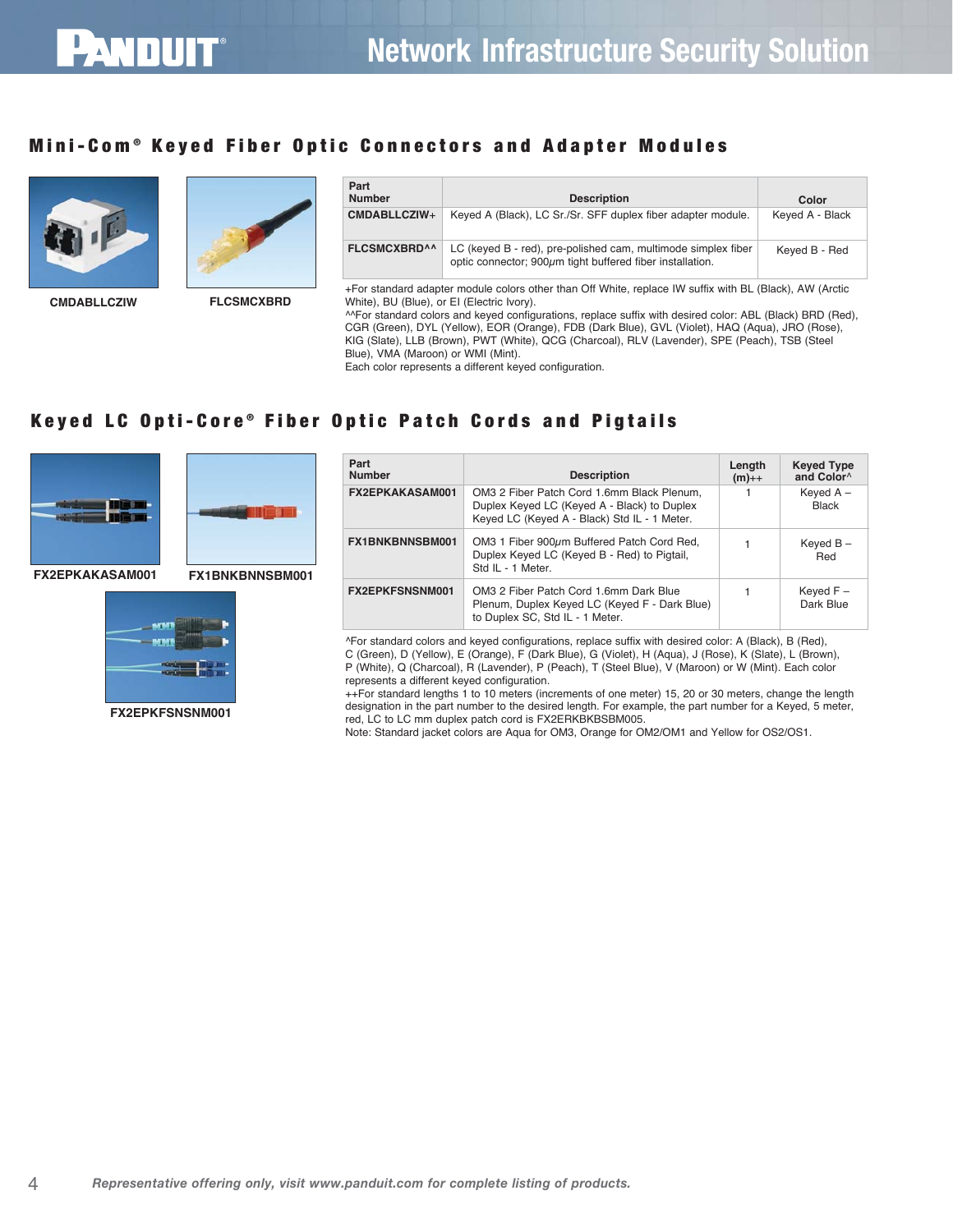#### Keyed LC OptiCom ® Fiber Adapter Panels



**FAP8WEORDLCZ FAP12WDYLDLCZ**



**Part Description FAP8WEORDLCZ** LC Fiber Adapter Panel with 8 LC Keyed (E - Orange) duplex adapters. **FAP6WBRDDLCZ** LC Fiber Adapter Panel with 6 LC Keyed (B - Red) duplex adapters. **FAP12WDYLDLCZ** LC Fiber Adapter Panel with 12 LC Keyed (D - Yellow) duplex adapters. **Keyed Type and Color**+++ Keyed D – Yellow Keyed E – Orange Keyed B – Red

 $\blacksquare$ 

+++For standard colors and keyed configuration, replace suffix with desired color: ABL (Black) BRD (Red), CGR (Green), DYL (Yellow), EOR (Orange), FDB (Dark Blue), GVL (Violet), HAQ (Aqua), JRO (Rose), KIG (Slate), LLB (Brown), PWT (White), QCG (Charcoal), RLV (Lavender), SPE (Peach), TSB (Steel Blue), VMA (Maroon) or WMI (Mint).

Each color represents a different keyed configuration.

Keyed LC QuickNet™ Multimode MTP\* Fiber Optic Cassettes



**FC2XN-24-KDAS**

| Part<br><b>Number</b>                                                                                                                                                                                                                                                                                                                                                                                                                                                                                                                                                                                                 | <b>Description</b>                                                                       | $Color++$             |
|-----------------------------------------------------------------------------------------------------------------------------------------------------------------------------------------------------------------------------------------------------------------------------------------------------------------------------------------------------------------------------------------------------------------------------------------------------------------------------------------------------------------------------------------------------------------------------------------------------------------------|------------------------------------------------------------------------------------------|-----------------------|
| <b>FC2XN-24-KDAS</b>                                                                                                                                                                                                                                                                                                                                                                                                                                                                                                                                                                                                  | OM3 24-fiber Total, Standard Loss, (Keyed D-Yellow) LC<br>Duplex Adapters, Std Method A. | Keyed $D -$<br>Yellow |
| +++For standard colors and keyed configuration other than Yellow, replace KD suffix with KA (Black),<br>KB (Red), KC (Green), KE (Orange), KF (Dark Blue), KG (Violet), KH (Aqua), KJ (Rose), KK (Slate),<br>KL (Brown), KP (White), KQ (Charcoal), KR (Lavender), KS (Peach), KT (Steel Blue), KV (Maroon)<br>or KW (Mint).<br>Each color represents a different keyed configuration.<br>*MTP is a registered trademark of US Conec Ltd.<br>Keved MTP* cassettes are also available in optimized versions (add an "O" after the X,<br>ex: FCXO-24-KDAS) and 12 fiber versions (change the 24 to 12, ex: FCX-12-KDAS) |                                                                                          |                       |

#### Tamper Resistant Faceplates



**CFPTR4IW UICFPRTR4IW**

| Part<br><b>Number</b> | <b>Description</b>                                                                                                                                                                                                                   |
|-----------------------|--------------------------------------------------------------------------------------------------------------------------------------------------------------------------------------------------------------------------------------|
| <b>CFPTR4IW</b>       | Single gang, vertical tamper resistant faceplate accepts four Mini-Com Modules.                                                                                                                                                      |
| UICFPRTR4IW           | Tamper resistant faceplate kit includes faceplate frame, two recessed modular<br>inserts, faceplate cover with additional outlet station identifier and tamper resistant<br>screw. Accepts up to four Mini-Com <sup>®</sup> Modules. |

For colors other than IW (Off White), replace suffix IW with EI (Electric Ivory), WH (White), IG (International Gray), BL (Black), CIG (International Gray base with Clear cover) or CL (Clear base and cover). Part number UICFPRTR4IW only available in IW (Off White), EI (Electric Ivory) or WH (White).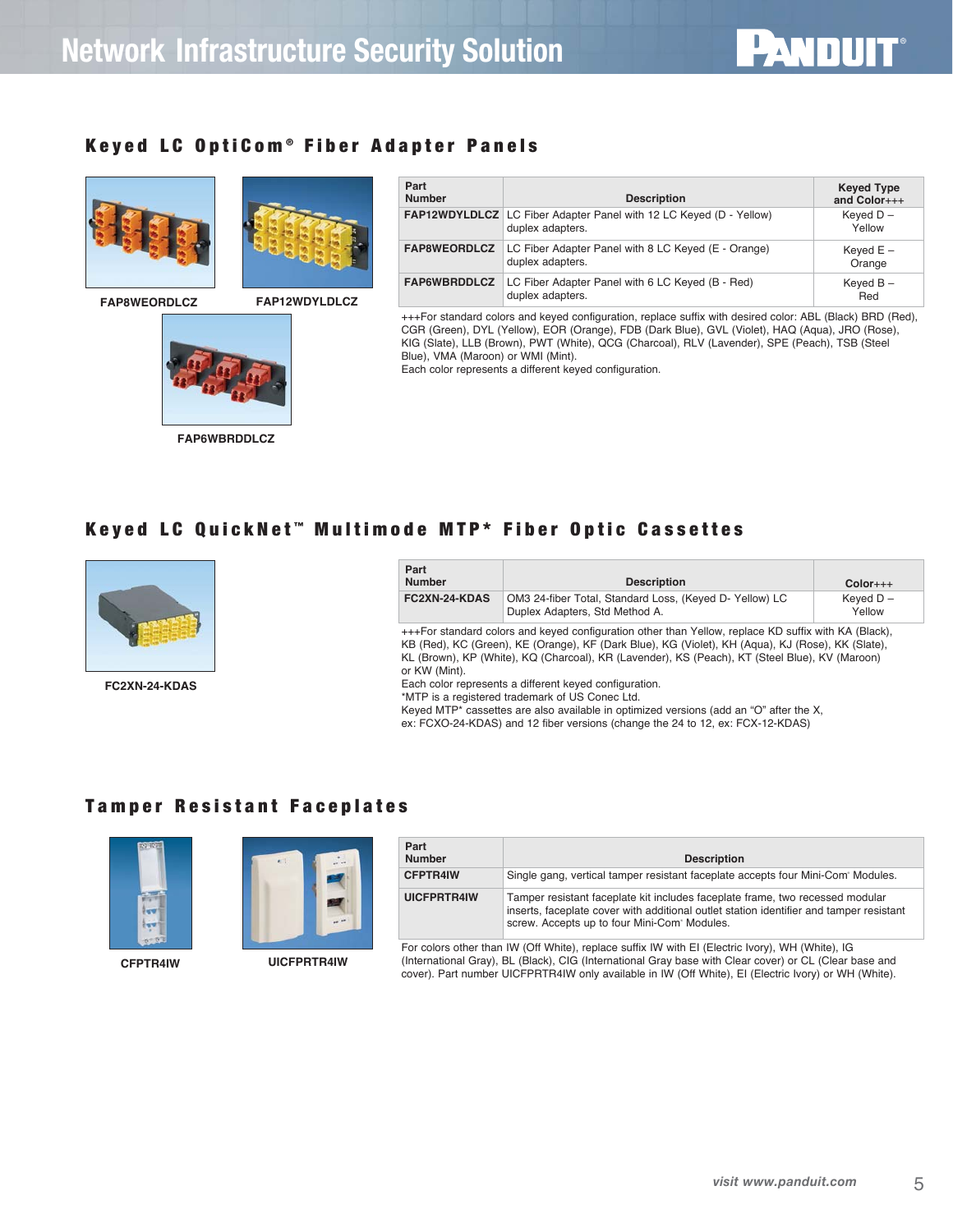

## Network Security Devices

Network security devices block unauthorized access to existing network infrastructure in the data center, at the workstation, in the industrial automation panel, and more. These devices save time and money associated with network downtime, data security breaches, infrastructure repair, and hardware replacement due to theft. The innovative design of the blockout device snaps into modules and is released with the removal tool, ensuring the safety and security of the network infrastructure. The versatile design of the lock-in device is compatible with most existing patch cords, faceplates, patch panels, IP cameras, and other IP devices. It is also compatible with VoIP phones to help prevent unauthorized tampering with connectivity to ensure E911 continuity.

#### Blockout and Lock-In Devices



**PSL-DCJB PSL-LCAB**



**PSL-USBA\*\* PSL-USBB**



**PSL-DCPLX, PSL-DCPLRX, and PSL-DCPLS**





**FLCCLIW-X QPPLD6-X**

### RJ45 Plug Latch Guard



| Part<br><b>Number</b> | <b>Description</b>                                                                           | Color       |
|-----------------------|----------------------------------------------------------------------------------------------|-------------|
| PLGUARD-X*            | Prevents accidental removal of modular plugs in high density<br>areas; package of 10 pieces. | Milky white |

\*Add RD (Red) or YL (Yellow) before dash for other colors; replace -X with -C for a package of 100 pieces

#### Patch Cord Color Bands



| Part<br><b>Number</b> | <b>Description</b>                                                       | Color |
|-----------------------|--------------------------------------------------------------------------|-------|
| <b>PCBANDWH-Q</b>     | Snaps onto individual copper patch cable for additional<br>color-coding. | White |

For standard colors other than White, replace WH suffix with BL (Black), BU (Blue), RD (Red), YL (Yellow), GR (Green), OR (Orange), VL (Violet), WH (White), EI (Electric Ivory), or IG (International Gray). 25/package.

| Part<br><b>Number</b>   | <b>Description</b>                                                              | Color |
|-------------------------|---------------------------------------------------------------------------------|-------|
| <b>Blockout Devices</b> |                                                                                 |       |
| <b>PSL-DCJB##</b>       | Ten RJ45 jack module blockout devices and one removal tool.                     | Red   |
| <b>PSL-LCAB*</b>        | Ten LC duplex adapter blockout devices and one removal tool.                    | Red   |
| <b>PSL-USBA**</b>       | Five USB Type 'A' blockout devices and one removal tool.                        | Red   |
| <b>PSL-PERM-USBA</b>    | Ten permanent USB Type 'A' blockout devices.<br>No removal tool available.      | Red   |
| <b>PSL-USBB</b>         | Ten USB Type 'B' blockout devices and one removal tool.                         | Red   |
| <b>PSL-PERM-USBB</b>    | Ten permanent USB Type 'B' blockout devices.<br>No removal tool available.      | Red   |
| <b>Lock-In Devices</b>  |                                                                                 |       |
| <b>PSL-DCPLX##</b>      | Ten RJ45 plug lock-in devices, one installation/removal tool.                   | Red   |
| <b>PSL-DCPLRX##</b>     | Ten recessed RJ45 plug lock-in devices,<br>one installation/removal tool        | Red   |
| PSL-DCPLS##             | Ten super recessed RJ45 plug lock-in devices,<br>one installation/removal tool. | Red   |
| <b>FLCCLIW-X</b>        | LC duplex lock-in clip and removal tool.                                        | White |
| <b>QPPLD6-X</b>         | QuickNet <sup>™</sup> 6-pack Plug Pack lock-in device.                          | Red   |
| <b>QPPLD8-X</b>         | QuickNet <sup>™</sup> 8-pack Plug Pack lock-in device.                          | Red   |

‡‡For colors other than Red, add -BL (Black), -BU (Blue), -GR (Green), -YL (Yellow), -OR (Orange), -VL (Violet), -IW (International White), or -IG (International Gray) to the end of the part number. \*For colors other than Red, add -AQ (Aqua), -BL (Black), -BU (Blue), -EI (Electric Ivory), or OR (Orange) to the end of the part number.

±For colors other than Red, add -AQ (Aqua), -BL (Black), -BU (Blue), -EI (Electric Ivory), or -GR (Green) to the end of the part number.

Replace -X in part number with -C or add -C to end of part number for bulk packages of 100 devices (does not apply to removable or permanent USB blockout devices).

\*Add -L to end of part number for bulk packages of 50 devices with 5 removal tools.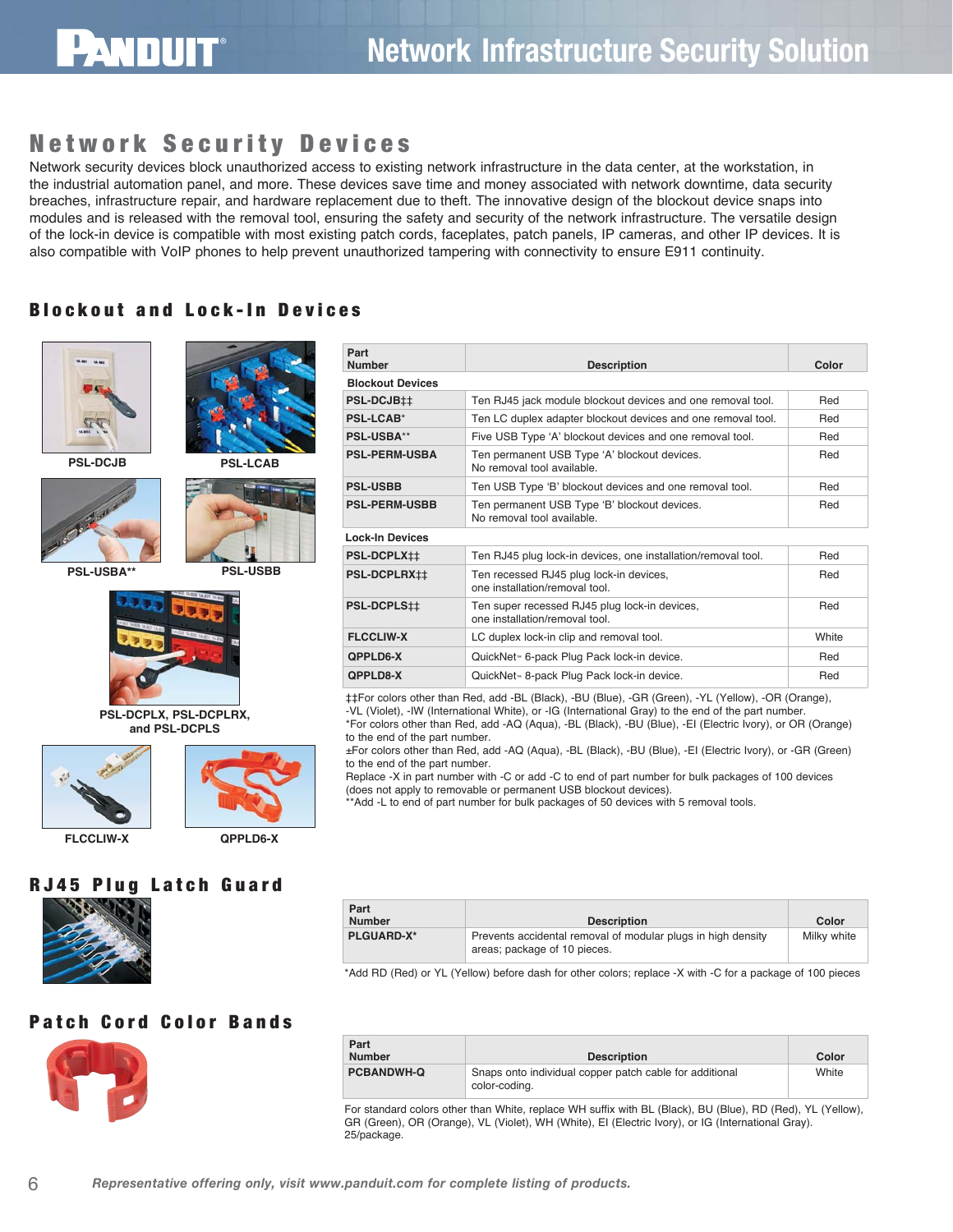## Complementary Network Infrastructure Security Products



#### J-Pro ™ Cable Support System

The J-Pro™ Cable Support System routes cables throughout the physical infrastructure, providing complete bend radius control and is UL listed for use in air handling spaces. Available in four sizes, multiple colors, and numerous mounting options for any application.



#### Surface Mount Raceway Systems

Surface mount raceway systems are available in a variety of materials in single and multi-channel designs to route power, low voltage, copper, or fiber optic cabling. Panduit offers a full complement of fittings that are designed to maintain proper bend radius control, channel capacity, and separation in applications requiring both data cabling and power wiring. Tamper-resistant Panduit surface raceway products offer increased safety benefits, discourages unauthorized access, and protect against accidental damage and physical contact with electrical wiring.



#### Turn-Tell ® Labels

Turn-Tell® Labels attach easily and can be rotated for visibility without twisting the cable. Properly identifying the cable plant not only meets communication labeling standards, but also makes moves, adds, and changes easier and more secure. Technicians know they're moving the correct cable before it is moved, protecting the security of the network.



#### Work Area Outlets

Mini-Com® Modular Patch Panels, Faceplates, and Surface Mount Boxes accept all Mini-Com® Keyed Modules for copper/fiber installations, providing a broad range of options that are easily installed and offer absolute modularity.



#### Zone Cabling

Panduit provides a complete line of lockable zone cabling products for open office architecture applications, telecommunication enclosures, data centers, wireless deployments, and network integration of Building Automation Systems. Utilizing a distributed network and a Zone Cabling Topology for your physical infrastructure can solve telecommunication room congestion.